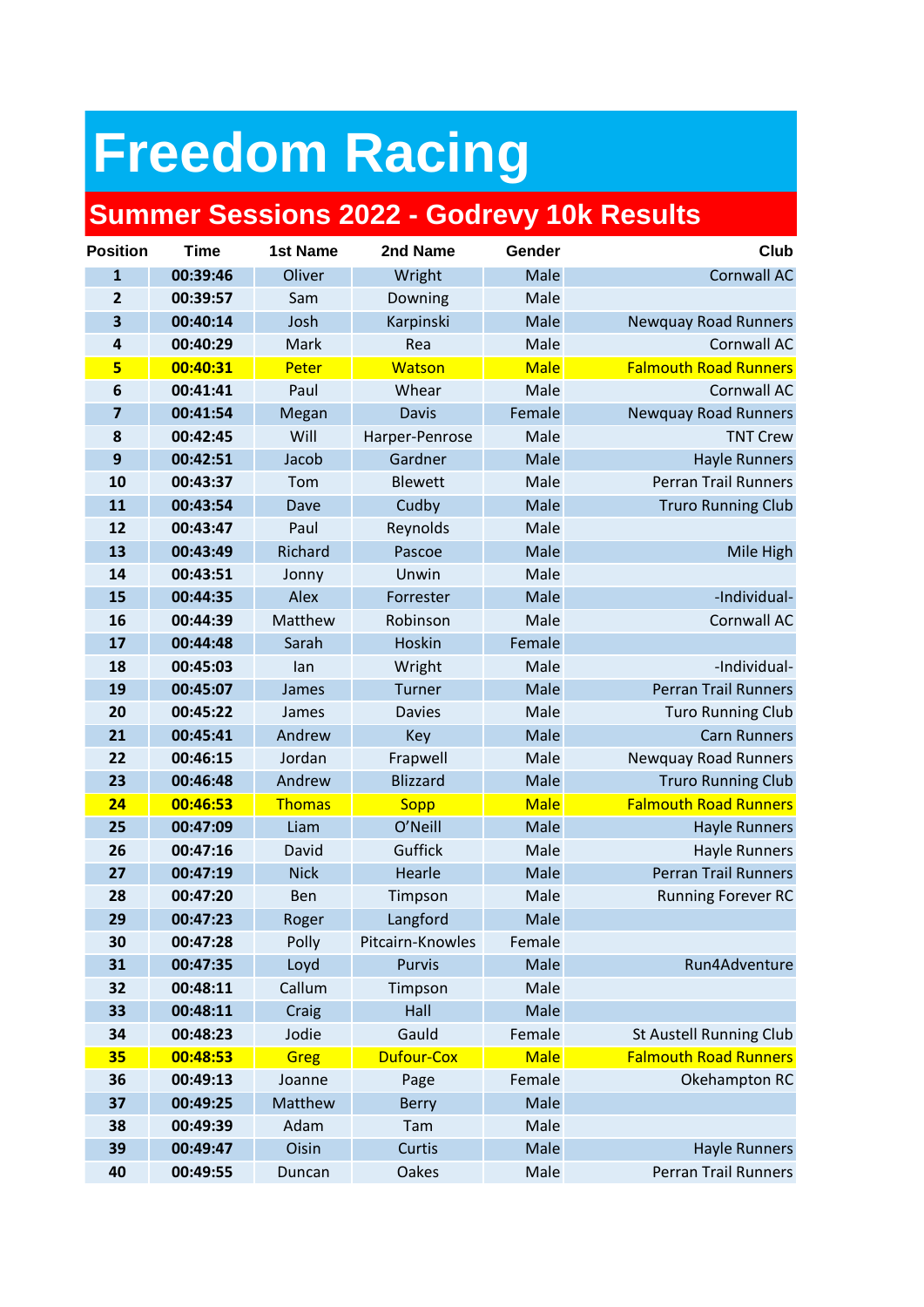| 41       | 00:49:59             | John           | Mitchell             | Male           |                                |
|----------|----------------------|----------------|----------------------|----------------|--------------------------------|
| 42       | 00:50:09             | Oliver         | Laver                | Male           |                                |
| 43       | 00:50:57             | Phil           | <b>Bristow</b>       | Male           |                                |
| 44       | 00:50:59             | <b>Bill</b>    | Wood                 | <b>Male</b>    | <b>Falmouth Road Runners</b>   |
| 45       | 00:51:26             | Ben            | <b>Jeffreys</b>      | Male           |                                |
| 46       | 00:51:34             | Martin         | Penney               | Male           |                                |
| 47       | 00:51:36             | Matthew        | Perry                | Male           |                                |
| 48       | 00:51:52             | Allister       | Young                | Male           | <b>Truro Triathlon Club</b>    |
| 49       | 00:52:04             | Megan          | Williams             | Female         |                                |
| 50       | 00:52:14             | Ruth           | Glover               | Female         | Cornwall AC                    |
| 51       | 00:52:19             | Andrew         | Gibbons              | Male           | <b>Helston Trail Runners</b>   |
| 52       | 00:52:47             | Katie          | Hill                 | Female         |                                |
| 53       | 00:52:53             | <b>Beth</b>    | Key                  | Female         | <b>Truro Running Club</b>      |
| 54       | 00:52:59             | Matthew        | Rendell              | Male           |                                |
| 55       | 00:53:00             | Matt           | Joohns               | Male           | JP Fitness Cornwall            |
| 56       | 00:53:06             | Stephen        | Hare                 | Male           | <b>Lizard Runners</b>          |
| 57       | 00:53:12             | Jon            | Savage               | Male           | <b>Hayle Runners</b>           |
| 58       | 00:53:45             | Christopher    | Kurwie               | Male           |                                |
| 59       | 00:53:57             | Oli            | <b>Nidds</b>         | Male           | <b>Carn Runners</b>            |
| 60       | 00:53:54             | Ben            | Ullmer               | Male           |                                |
| 61       | 00:53:59             | lan            | Seabury              | Male           |                                |
| 62       | 00:54:08             | Craig          | Underhill            | Male           | <b>Hayle Runners</b>           |
| 63       | 0:54:16              | Alex           | <b>Mungles</b>       | Male Male      |                                |
| 64       | 00:54:18             | Martyn         | Head                 | Male           |                                |
| 65       | 00:54:21             | <b>Marcus</b>  | Grasso               | Male           |                                |
| 66       | 00:54:27             | Guy            | Morse                | Male           | Just popping out for nappies   |
| 67<br>68 | 00:54:46<br>00:54:47 | Emma           | Clark<br>Griffiths   | Female<br>Male | Looe Pioneers Running Club     |
| 69       | 00:55:07             | Martyn<br>Mary | Mckenna              | Female         |                                |
| 70       | 00:55:07             | Andrew         | Ferguson             | Male           | <b>Perran Trail Runners</b>    |
| 71       | 00:55:08             | Abigail        | Reynolds             | Female         | <b>Mounts Bay Harriers</b>     |
| 72       | 00:55:18             | Harriet        | Frost                | Female         | <b>Newquay Road Runners</b>    |
| 73       | 00:55:36             | Charles        | Simpson              | Male           | <b>Hayle Runners</b>           |
| 74       | 00:55:51             | Jodie          | <b>Ross</b>          | Male           |                                |
| 75       | 00:55:54             | Anna           | Shekhdar             | Female         |                                |
| 76       | 00:55:55             | Martin         | Head                 | Male           | <b>MudCrew Running</b>         |
| 77       | 00:56:01             |                |                      |                |                                |
| 78       |                      |                |                      | Male           |                                |
|          | 00:56:05             | Sam<br>Jon     | Hudspith<br>Fletcher | Male           | <b>St Austell Running Club</b> |
| 79       | 00:56:14             | Grant          | <b>Ellis</b>         | Male           |                                |
| 80       | 00:56:39             | Tim            | Royall               | Male           |                                |
| 81       | 00:56:41             | <b>Becky</b>   | Hopwood              | Female         |                                |
| 82       | 00:56:53             | Chris          | Farrow               | Male           |                                |
| 83       | 00:57:03             | Paul           | <b>Oliver</b>        | <b>Male</b>    | <b>Falmouth Road Runners</b>   |
| 84       | 00:57:06             | <b>Stuart</b>  | Smith                | Male           | <b>Hayle Runners</b>           |
| 85       | 00:57:11             | Tim            | Hill                 | Male           |                                |
| 86       | 00:57:18             | Hannah         | Richards             | Female         |                                |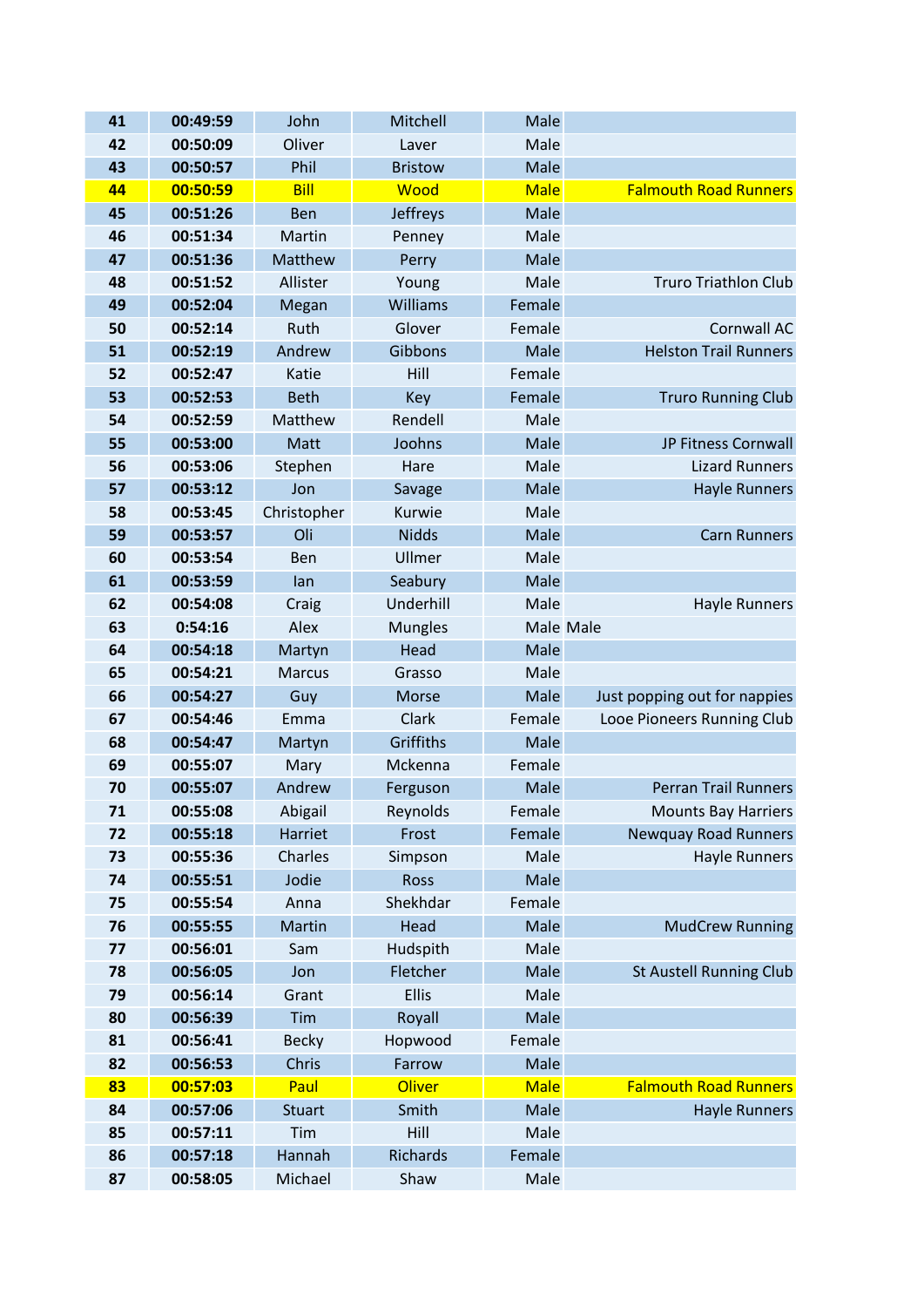| 88         | 00:58:23             | Claire         | Healey            | Female         |                                |
|------------|----------------------|----------------|-------------------|----------------|--------------------------------|
| 89         | 00:58:25             | Martin         | Head              | Male           | <b>MudCrew Running</b>         |
|            | 00:00:00             | <b>Daisy</b>   | <b>Booker</b>     | Female         | <b>Falmouth Road Runners</b>   |
| 90         | 00:58:29             | Emma           | <b>Figures</b>    | Female         | <b>Truro Running Club</b>      |
| 91         | 00:58:30             | Michael        | Caskey            | Male           |                                |
| 92         | 00:58:31             | <b>Stuart</b>  | George            | Male           |                                |
| 93         | 00:58:35             | Kelly          | <b>Bills</b>      | Female         |                                |
| 94         | 00:58:51             | Laura          | Lomas             | Female         |                                |
| 95         | 00:58:53             | Matt           | Denham            | Male           |                                |
| 96         | 00:58:55             | Luke           | <b>Bennett</b>    | Male           |                                |
| 97         | 00:59:09             | <b>Nick</b>    | Hodgkinson        | Male           |                                |
| 98         | 00:59:25             | Carrie         | Glenister         | Female         |                                |
| 99         | 00:59:29             | <b>Jules</b>   | Wood              | Female         | <b>Falmouth Road Runners</b>   |
| 100        | 00:59:36             | Alice          | Lane              | Female         | <b>Romsey Road Runners</b>     |
| 101        | 00:59:36             | Polly          | Langford          | Female         |                                |
| 102        | 00:59:37             | James          | Forbes            | Male           |                                |
| 103        | 01:00:11             | Elizabeth      | Rolleston         | Female         |                                |
| <b>104</b> | 01:00:43             | Georgia        | Witchell          | Female         | <b>Falmouth Road Runners</b>   |
| 105        | 01:00:44             | <b>Marlene</b> | Grobler           | Female         | <b>Carn Runners</b>            |
| 106        | 01:00:45             | Kate           | Evans             | Female         |                                |
| 107        | 01:01:06             | Samuel         | <b>McQuigg</b>    | Male           | <b>St Austell Running Club</b> |
| 108        | 01:01:08             | Hannah         | <b>Butler</b>     | Female         | <b>Carn Runners</b>            |
| 109        | 01:01:20             | Jon            | Mitchell          | Male           | Cornwall AC                    |
| 110        | 01:01:37             | Michael        | Collins           | Male           |                                |
| 111        | 01:01:44             | Jon            | <b>Baglow</b>     | Male           |                                |
| 112        | 01:01:44             | Matthew        | <b>Biggins</b>    | Male           |                                |
| 113        | 01:01:47             | Alice          | Warman            | Female         |                                |
| 114        | 01:02:10             | Andrea         | <b>Simmons</b>    | Female         | <b>Hayle Runners</b>           |
| 115        | 01:02:13             | Georgina       | Young             | Female         |                                |
| 116        | 01:02:17             | Richard        | <b>Butler</b>     | Male           |                                |
| 117        | 01:02:23             | Helen          | Waddington        | Female         | -Individual-                   |
| 118        | 01:02:23             | Tamsyn         | Pedley-Biggins    | Female         |                                |
| 119        | 01:02:26             | Dawn           | Scallan           | Female         | <b>Carn Runners</b>            |
| 120<br>121 | 01:02:32             | Chloe<br>David | Rickard<br>Wilcox | Female<br>Male |                                |
| 122        | 01:02:34<br>01:02:34 | Rebecca        | Hickson           | Female         | <b>Truro Running Club</b>      |
| 123        | 01:02:43             | Andrew         | Teuton            | Male           |                                |
| 124        | 01:02:50             | Simon          | <b>Edwards</b>    | Male           |                                |
| 125        | 01:02:58             | Penny          | <b>Bedford</b>    | Female         | Lonely Goat RC                 |
| 126        | 01:02:59             | Alison         | Malaiperuman      | Female         |                                |
| 127        | 01:03:06             | Liga           | Purvis            | Female         | -Individual-                   |
| 128        | 01:03:33             | Miranda        | Flannigan         | Female         | <b>Cornwall AC</b>             |
| 129        | 01:03:40             | Hannah         | Darton            | Female         |                                |
| 130        | 01:03:48             | Richard        | Keast             | Male           |                                |
| 131        | 01:04:27             | Mari           | <b>Barnes</b>     | Female         |                                |
| 132        | 01:04:29             | Hector         | Jourdan           | Male           |                                |
| 133        | 01:04:29             | Phoebe         | Jourdan           | Female         |                                |
|            |                      |                |                   |                |                                |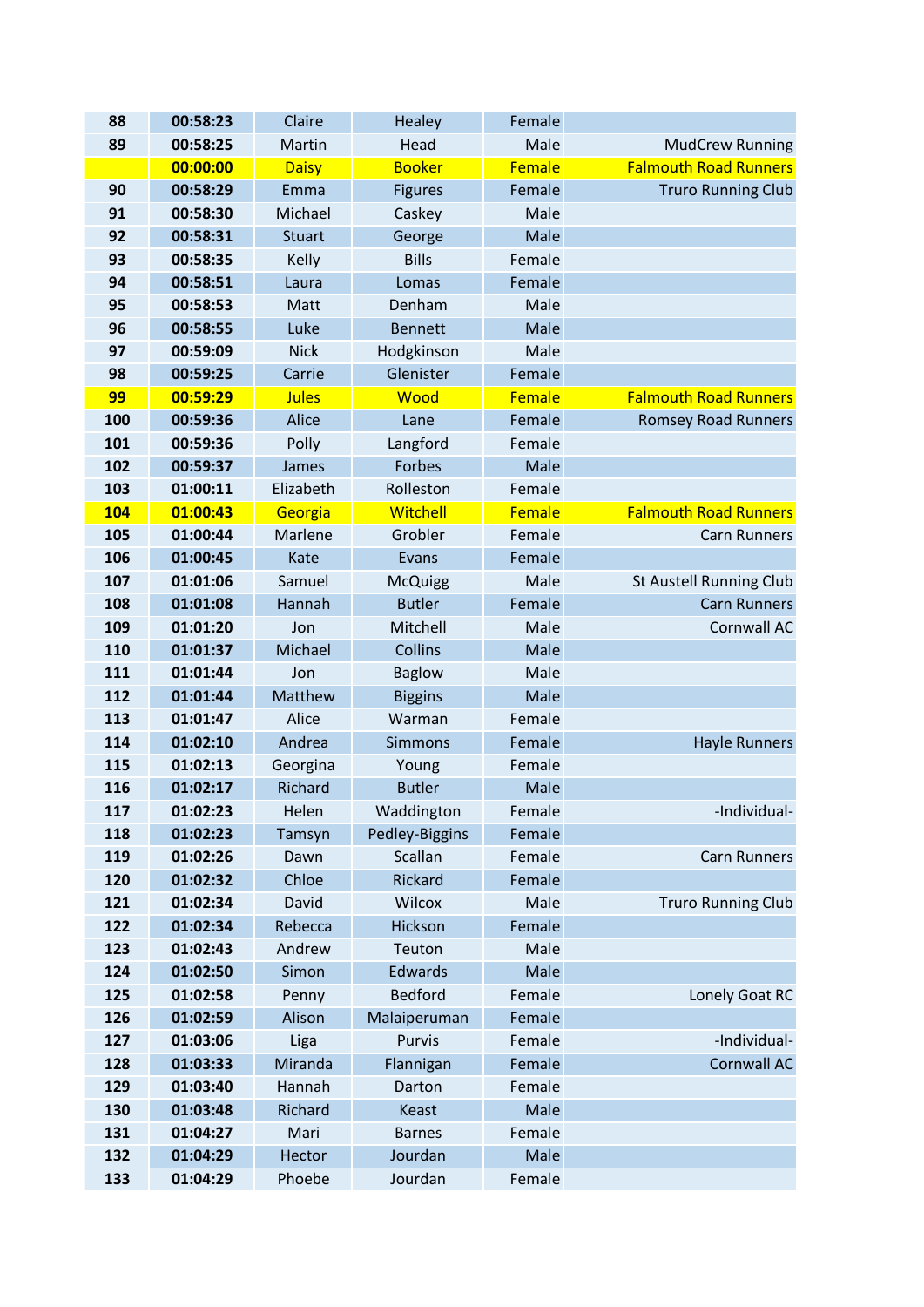| 134        | 01:04:55 | Vanessa       | Willitts        | Female |                                      |
|------------|----------|---------------|-----------------|--------|--------------------------------------|
| 135        | 01:04:55 | <b>Ben</b>    | Dutton          | Male   | Runcrew                              |
| 136        | 01:05:01 | Kate          | Hockley         | Female |                                      |
| 137        | 01:05:03 | Lj            | Hazzard         | Female |                                      |
| 138        | 01:05:07 | Rachel        | Allerton        | Female | -Individual-                         |
| 139        | 01:05:07 | Lucy          | Mannell         | Female |                                      |
| 140        | 01:05:20 | Elisabeth     | Allcorn         | Female |                                      |
| 141        | 01:05:22 | Jenna         | <b>Butler</b>   | Female | Lonely Goat RC                       |
| 142        | 01:05:39 | Clare         | Quarton         | Female |                                      |
| 143        | 01:05:42 | Stephen       | <b>Bailey</b>   | Male   |                                      |
| 144        | 01:05:43 | Milly         | Freeman         | Female |                                      |
| 145        | 01:05:52 | Claire        | Longman         | Female | <b>Truro Running Club</b>            |
| 146        | 01:05:55 | Katie         | Sharp           | Female | Unaffiliated                         |
| 147        | 01:05:55 | Anya          | Sandry          | Female |                                      |
| 148        | 01:05:56 | Paul          | <b>Davies</b>   | Male   |                                      |
| 149        | 01:06:12 | Jilly         | Holt            | Female |                                      |
| 150        | 01:06:12 | Gemma         | <b>Jenkins</b>  | Female |                                      |
| 151        | 01:06:20 | Helen         | Cuthbert        | Female | <b>Mounts Bay Harriers</b>           |
| 152        | 01:06:20 | Grace         | Whetton         | Female | <b>Mounts Bay Harriers</b>           |
| 153        | 01:06:27 | Zack          | Done            | Male   |                                      |
| 154        | 01:06:29 | Katie         | Maundrell       | Female |                                      |
| 155        | 01:06:29 | Abigail       | Sadler          | Female |                                      |
| 156        | 01:06:37 | Janet         | Ritchie         | Female | <b>Carn Runners</b>                  |
| 157        | 01:06:44 | Mike          | Bawden          | Male   | <b>Carn Runners</b>                  |
| 158        | 01:07:00 | Alison        | Colclough       | Female |                                      |
| 159        | 01:07:00 | Sarah         | Tridgell        | Female |                                      |
| <b>160</b> | 01:07:32 | Geraldine     | <b>Hyslop</b>   | Female | <b>Falmouth Road Runners</b>         |
| 161        | 01:07:33 | Sally         | Turner          | Female |                                      |
| 162        | 01:07:33 | Natasha       | Hougham         | Female |                                      |
| 163        | 01:07:59 | Louise        | Roberts         | Female |                                      |
| 164        | 01:08:02 | Jane          | <b>Borley</b>   | Female |                                      |
| 165        | 01:08:16 | Anna          | Taylor          | Female |                                      |
| 166        | 01:09:17 | Alan          | Wetherelt       | Male   | Supernova                            |
| 167        | 01:09:48 | Robin         | Jameson         | Male   |                                      |
| 168        | 01:09:59 | <b>Bryan</b>  | <b>Mills</b>    | Male   |                                      |
| 169        | 01:10:31 | <b>Stuart</b> | Seaman          | Male   |                                      |
| 170        | 01:11:25 | Roger         | <b>Menzies</b>  | Male   | <b>Newquay Road Runners</b>          |
| 171        | 01:12:15 | Karen         | <b>Hopkins</b>  | Female |                                      |
| 172        | 01:13:14 | Rosie         | <b>Bown</b>     | Female |                                      |
| 173        | 01:13:14 | Laura         | Macey           | Female |                                      |
| 174        | 01:14:06 | Aileen        | <b>Barwell</b>  | Female | <b>Falmouth Road Runners</b>         |
| 175        | 01:14:11 | Gillian       | <b>Willgoss</b> | Female |                                      |
| 176        | 01:14:13 | Cathy         | Warren          | Female |                                      |
| 177        | 01:14:18 | Louise        | King            |        | Female mouth Musketeers Running Club |
| 178        | 01:14:18 | Lisa          | Light           |        | Female mouth Musketeers Running Club |
| 179        | 01:14:22 | Rachel        | <b>Brown</b>    | Female | Lonely Goat RC                       |
| 180        | 01:14:46 | Yelda Müge    | Parsons         | Female | <b>Hayle Runners</b>                 |